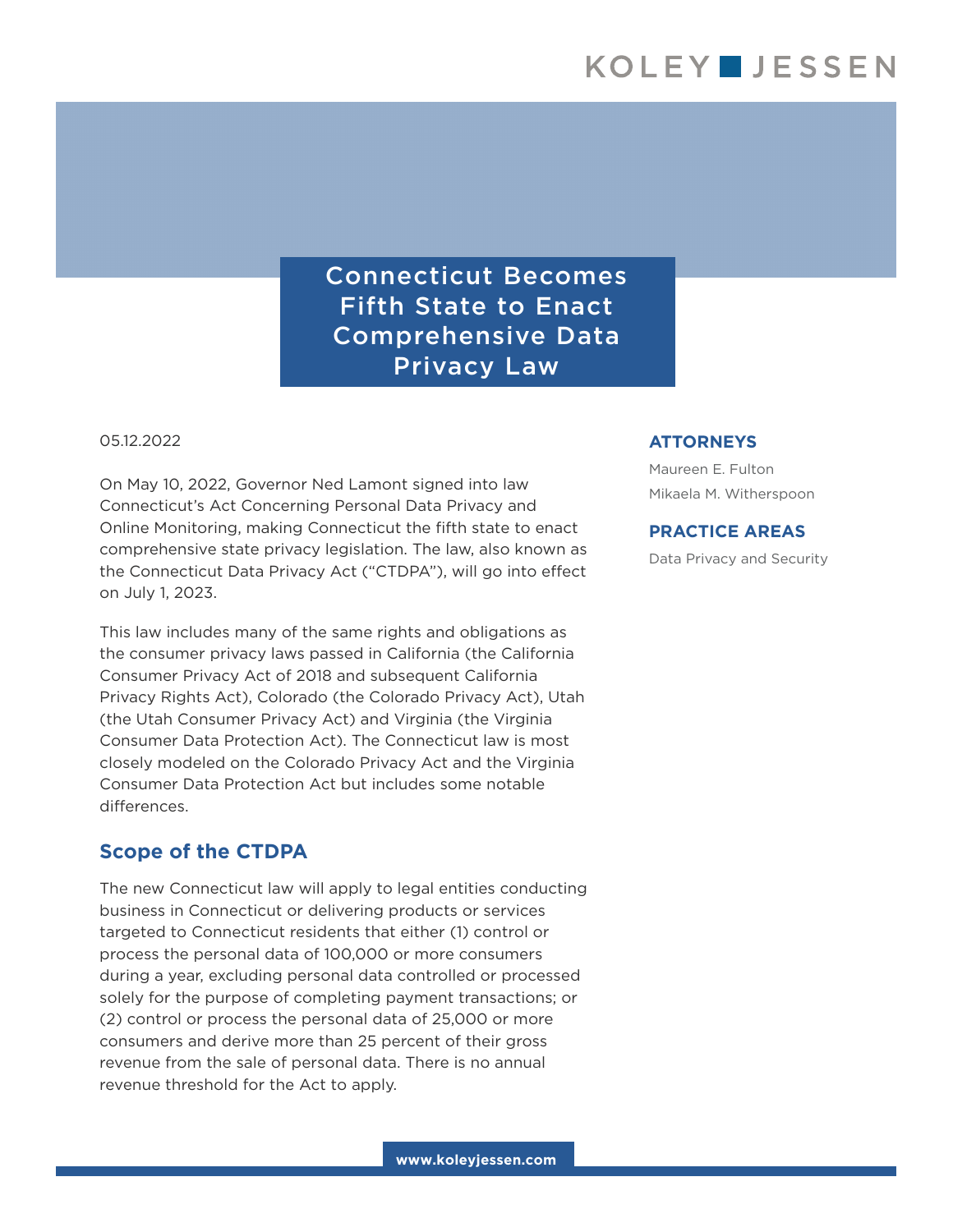# Connecticut Becomes Fifth State to Enact Comprehensive Data Privacy Law

"Consumers" are defined as Connecticut residents and explicitly exclude individuals acting in a commercial or employment context. "Personal data" is defined to mean information that is linked or reasonably linkable to an identified or identifiable individual. Like Virginia and Colorado, the Connecticut law's requirements will not extend to de-identified data or publicly available information. The definition of the "sale" of personal data is similar to the broad definition used in California and Colorado's laws and includes the exchange of data for monetary or other valuable consideration.

## **Consumers' Rights Under the CTDPA**

The five primary consumer rights denoted in the CTDPA are the right to access, right to delete, right to correct, right to data portability, and right to opt out. These rights are summarized as follows:

- Right to Access: The right to confirm whether a controller is processing the consumer's personal data and to access that data. In contrast to the Virginia law, controllers are not required to provide confirmation or access if doing so would require the controller to reveal a trade secret;
- Right to Delete: Allows consumers to delete the data that was provided to or otherwise obtained by a controller;
- Right to Correct: Allows consumers to correct any inaccuracies in their personal data;
- Right to Data Portability: Allows consumers to obtain a copy of personal data processed by the controller in a portable format that allows the consumer to transmit their data to another controller, subject to the same trade secret exemption provided in the right to access; and
- Right to Opt Out: As in Virginia and Colorado, consumers have the ability to opt out of data processing used for the purposes of targeted advertising, the sale of personal data, or profiling in furtherance of decisions that produce "legal or similarly significant effects" concerning the individual.

Similar to California, Virginia, and Colorado's laws, the CTDPA includes a provision limiting the collection of data to data that is "adequate, relevant and reasonably necessary in relation to the purposes for which the data is processed." A controller may not process personal data for purposes that are neither reasonably necessary to nor compatible with the disclosed purposes for which such personal data is processed, as disclosed to the consumer.

# **Consent Requirements Under the CTDPA**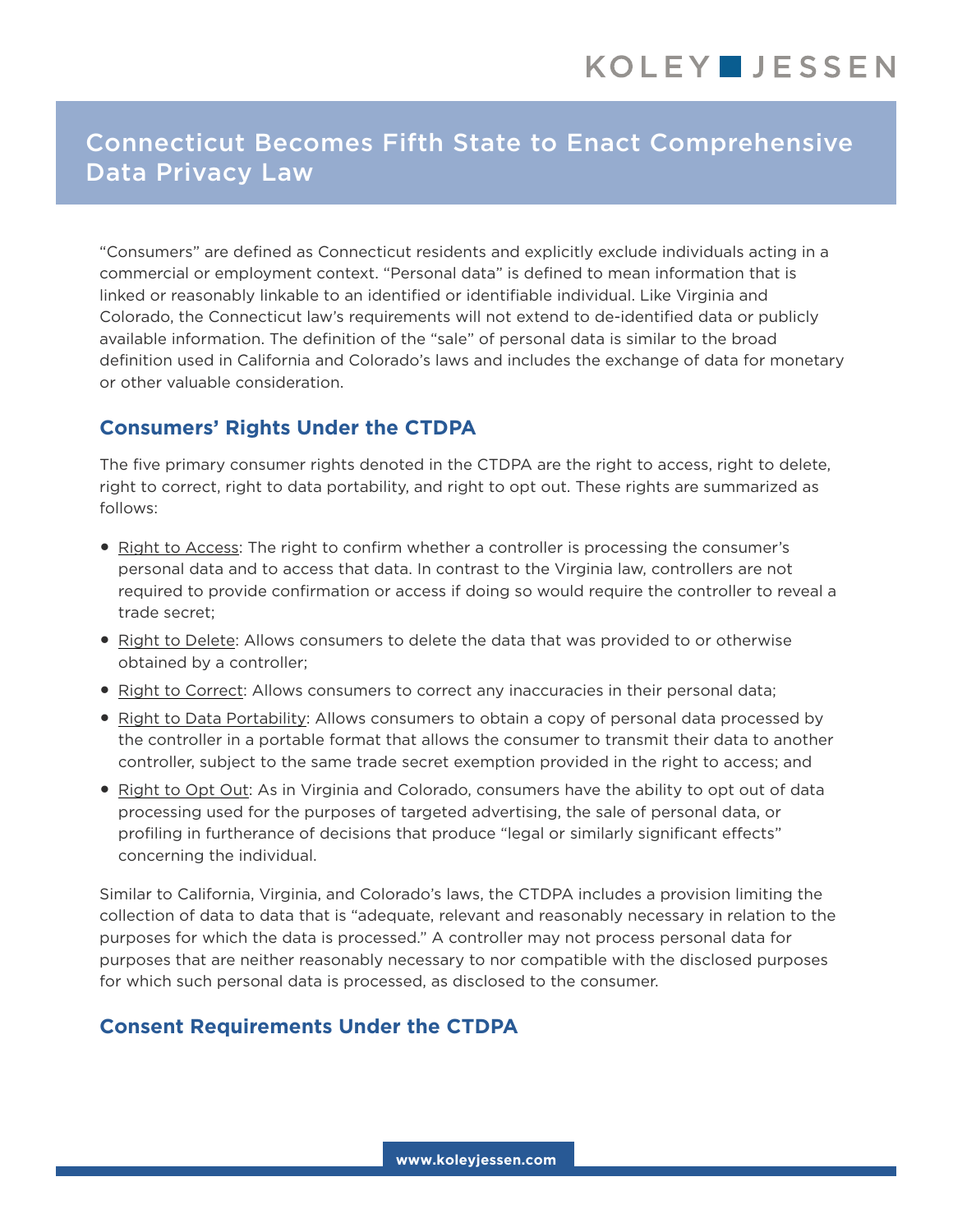# Connecticut Becomes Fifth State to Enact Comprehensive Data Privacy Law

Controllers must obtain opt-in consent from the consumer to collect or process sensitive personal data. This includes data relating to race, religion, mental or physical health diagnosis, sex life, sexual orientation, citizenship or immigration status; genetic or biometric data processed for the purpose of uniquely identifying an individual; personal data collected from a known child; and precise geolocation.

Opt-in consent is also required to process a consumer's personal data for targeted advertising purposes or to sell the consumer's data if the controller knows and willfully disregards that the consumer is between 13 and 16 years old.

## **Additional CTDPA Requirements**

- Providing clear and conspicuous links that allow consumers to opt out of processing. In addition, beginning January 1, 2025, controllers must recognize universal opt-out preference signals that indicate the consumer's intent to opt out of targeted advertising and sales. This requirement also appears in the Colorado law and requires a user-friendly mechanism that allows consumers to freely and unambiguously choose to opt out of the personal data processing. A mere default setting will be insufficient. Unlike Colorado, controllers are not required to verify opt-out requests, theoretically making it easier for consumers to opt out;
- Responding to consumer requests within 45 days;
- Establishing a privacy policy. The privacy notice must disclose the categories of personal data processed, the purpose of the processing, how a consumer can exercise their rights and appeal, the categories of personal data shared with third parties, the categories of third parties with whom the controller shares personal data, a method for contacting the controller, whether personal data is sold to third parties and how to opt out, and whether personal data is used for targeted advertising and how to opt out;
- Conducting data protection assessments for activities such as using data for targeted advertising, selling personal data, processing personal data for the purpose of profiling where the profiling presents a reasonably foreseeable risk of substantial injury to consumers, and processing sensitive data;
- Implementing "reasonable administrative, technical, and physical data security practices to protect the confidentiality, integrity, and accessibility of personal data"; and
- Implementing a data processing agreement for any processing activities undertaken by a processor on a company's behalf. The agreement must include instructions for processing data, the nature and purpose of processing, the type of data subject to processing, the duration of processing, and the rights and obligations of both parties.